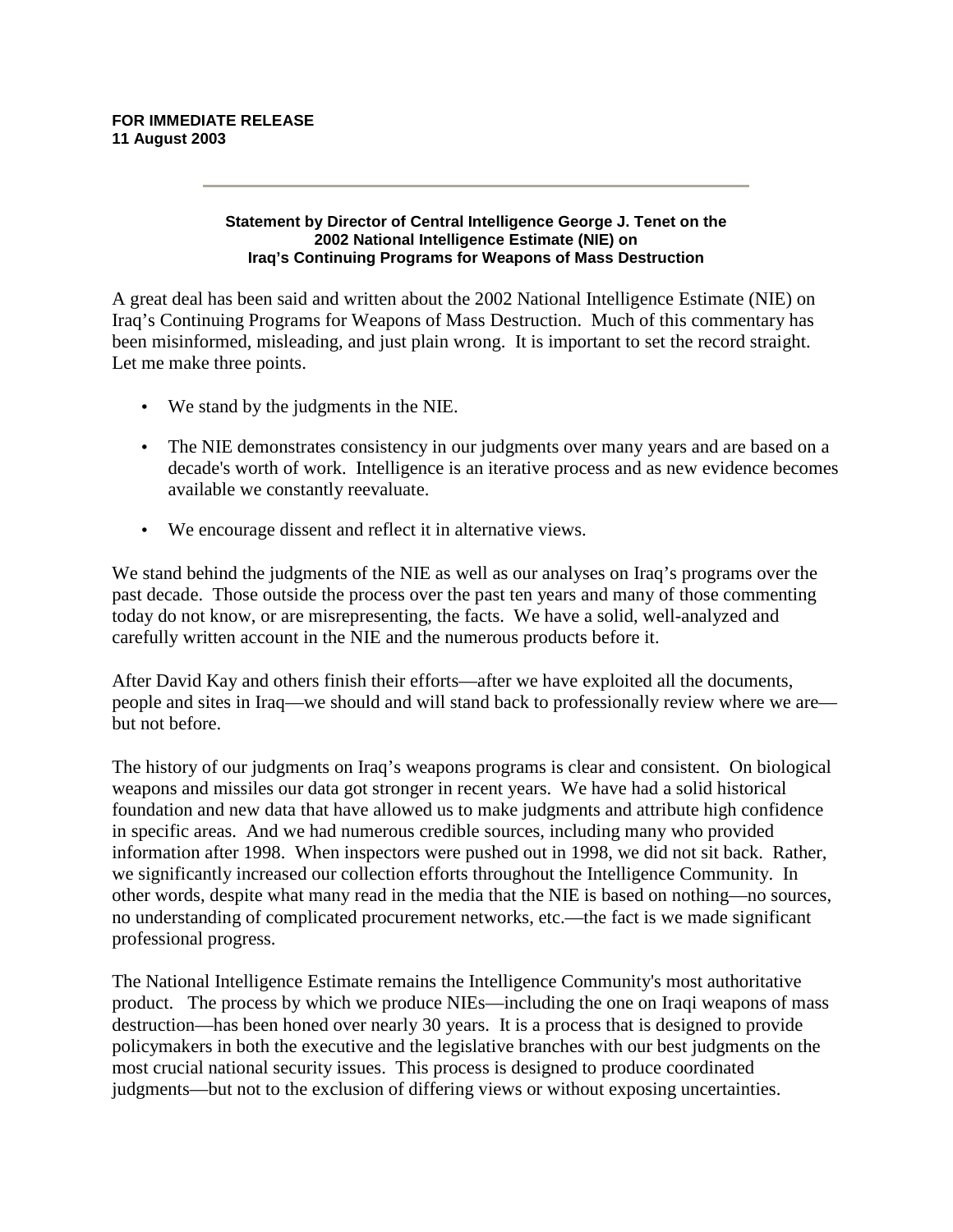During coordination, agencies send representatives who are actively engaged and change NIE drafts to reflect better the views of the experts in their respective agencies. It is an open and vigorous process that allows for dissent to be registered by individual agencies in the final product. Indeed, alternative views are encouraged. Finally, the NIE is reviewed by the directors of US intelligence agencies composing the DCI-chaired National Foreign Intelligence Board, including in this case, CIA, DIA, INR, NSA, DoE, and NIMA. This rigorous NIE process has served this nation well.

Building upon ten years of analysis, intelligence reporting, and inspections that had to fight through Iraq's aggressive denial and deception efforts, including phony and incomplete data declarations to the UN and programs explicitly designed with built-in cover stories, the Intelligence Community prepared the NIE on Iraq's weapons of mass destruction. In it we judged that the entire body of information over that ten years made clear that Saddam had never abandoned his pursuit of weapons of mass destruction.

**Nuclear program.** Shortly after the Gulf war of 1990-91 the International Atomic Energy Agency and the US Intelligence Community were surprised at how much more advanced Iraq's program was prior to the war than had been judged previously. In fact, the IAEA's 1996 report indicated that Iraq could have completed its first nuclear device by as early as late 1992 had the program not been derailed by the Gulf war. Intelligence analysts reevaluated Iraq's nuclear program in 1994 and 1997 in light of the body of inspection revelations and seized documents and concluded that Iraq could have a nuclear weapon within a year of obtaining sufficient material and, if *unconstrained*, would take five to seven years with foreign assistance to produce enough fissile material. Those judgments, to which all agencies agreed, have remained consistent for years.

The NIE points out that by 2002, all agencies assessed that Saddam did not yet have nuclear weapons or sufficient fissile material to make any, but never abandoned his nuclear weapons ambitions. Moreover, most agencies believed that Iraq's attempts to obtain high-strength aluminum tubes for centrifuge rotors, magnets, high-speed balancing machines, and machine tools, as well as Iraq's efforts to enhance its cadre of weapons personnel and activities at several suspect nuclear sites indicated that Iraq was reconstituting its nuclear weapons program. Saddam's personal interest in some of these efforts was also considered. DOE agreed that reconstitution was underway, but assessed that the tubes probably were not part of the program. INR assessed that Baghdad was pursuing at least a limited effort to acquire nuclear weaponrelated capabilities, but not an integrated and comprehensive approach to acquire nuclear weapons; INR was not persuaded that the tubes were intended for the nuclear program. All other agencies, including DOE, assessed that Iraq probably would not have a weapon until 2007 to 2009, consistent with the decade-old judgment of Iraq needing five to seven years to develop a weapons-grade uranium enrichment capability if freed from constraints. These judgments and the six elements upon which the reconstitution judgment was based were agreed to by those agencies during coordination of the NIE and at the meeting of the heads of all the intelligence agencies before publication.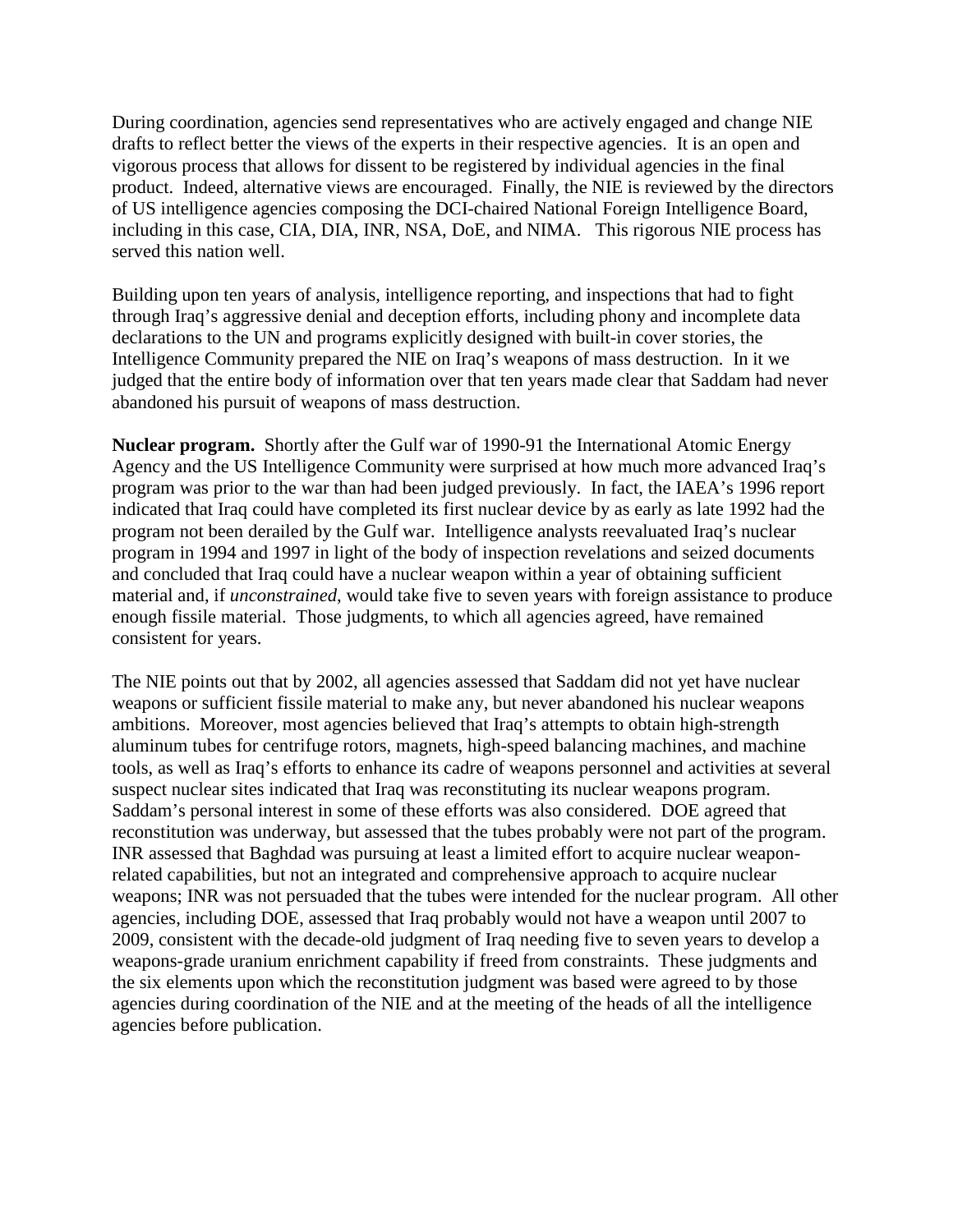- We note yet again that uranium acquisition was not part of this judgment. Despite all the focus in the media, it was *not* one of the six elements upon which the judgment was based. Why not? Because Iraq already had significant quantities of uranium.
- Also it is noteworthy that although DOE assessed that the tubes probably were not part of Iraq's nuclear program, DOE *agreed* that reconstitution was underway. Obviously, the tubes were not central to DOE's view on reconstitution.

Even though the tubes constituted only one of the six elements underpinning the other agencies' judgment on reconstitution, I will discuss it briefly. We need to point out that DOE is not the only agency that has experts on the issue. CIA has centrifuge and rocket experts. The National Ground Intelligence Center (NGIC)—the US military's center for analysis of foreign conventional weaponry—has battlefield rocket experts. These experts, along with those from DOE, were involved in the NIE process and their views were recorded. All agencies agreed that the tubes *could be used* to build gas centrifuges for a uranium enrichment program, so we are talking about differences in agency views about *intent*.

- CIA, DIA, and NSA believed the tubes were intended for that purpose.
- DOE believed they probably were not part of the nuclear program and that conventional military uses were more plausible
- INR was not persuaded that the tubes were intended for use as centrifuge rotors and considered artillery rockets as the most likely purpose.
- NGIC believed that these tubes were poor choices for rocket motor bodies.

Not surprisingly, the Iraqis went to great lengths to mask their intentions across the board, including in their efforts to acquire tubes with increasingly higher sets of specifications. Thus, the fact that we had alternative views on the issue would be expected. But the NIE went to great lengths to spell out those views. Many reading these alternative views, however, almost certainly recalled how far Iraq had come in the early 1990s toward a nuclear weapon without our knowledge, making all the factors leading us to the reconstitution judgment more important.

**Biological Weapons.** All agencies of the Intelligence Community since 1995 have judged that Iraq retained biological weapons and that the BW program continued. In 1999 we assessed Iraq had revitalized its program. New intelligence acquired in 2000 provided compelling information about Iraq's ongoing offensive BW activities, describing construction of mobile BW agent production plants—reportedly designed to evade detection—with the potential to turn out several hundred tons of unconcentrated BW agent per year. Thus, it was not a new story in 2002 when all agencies judged in the NIE that Iraq had biological weapons—that it had some lethal and incapacitating BW agents—and was capable of quickly producing and weaponizing a variety of such agents, including anthrax. We judged that most of the key aspects of Iraq's offensive BW program were more advanced than before the Gulf war.

**Chemical Weapons.** As early as 1994, all agencies assessed that Iraq could begin limited production of chemical agents almost immediately after UN sanctions, inspections and